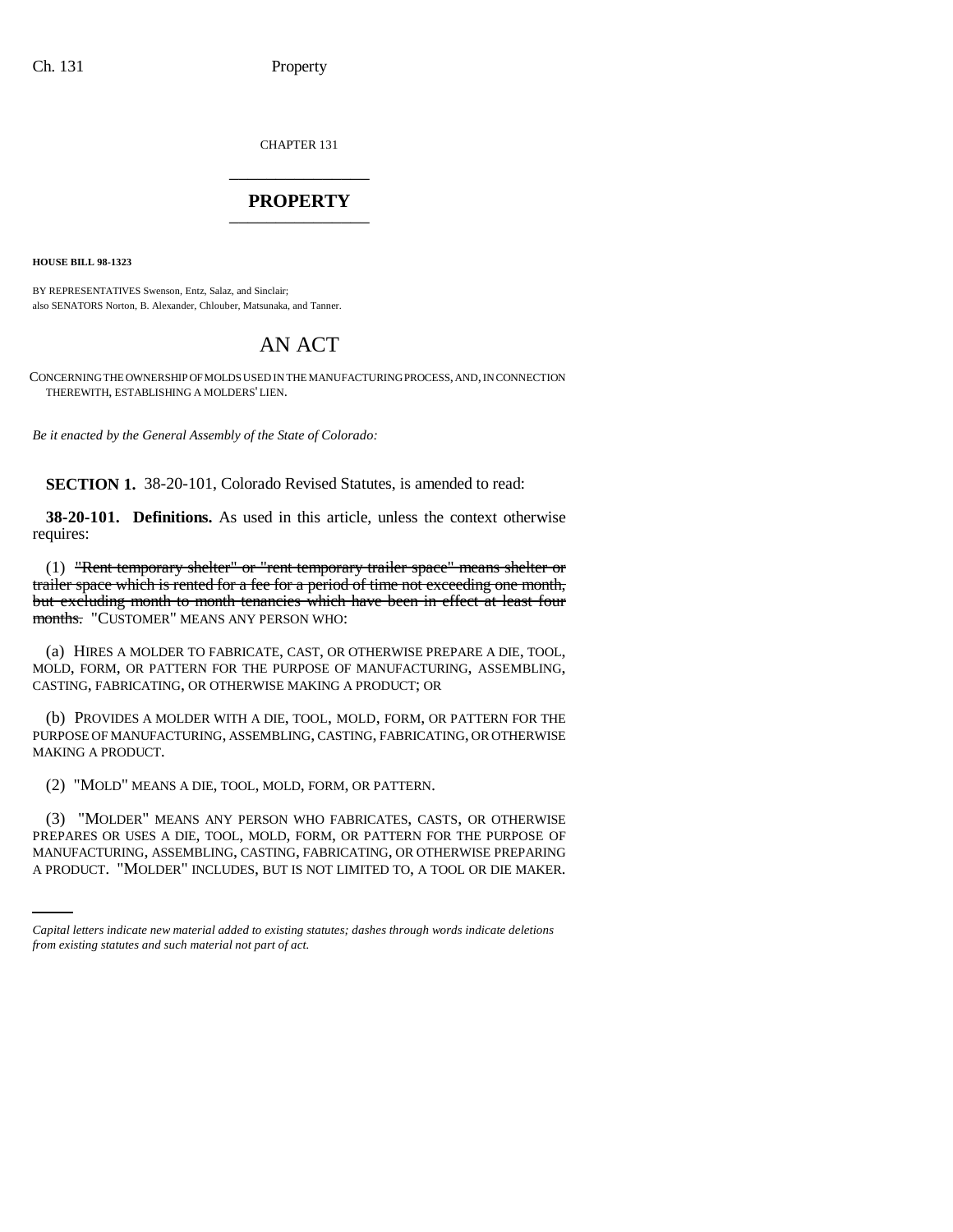A MOLDER SHALL NOT BE DEEMED TO BE A WAREHOUSEMAN AS DEFINED IN SECTION 4-7-102, C.R.S.

(4) "RENT TEMPORARY SHELTER" OR "RENT TEMPORARY TRAILER SPACE" MEANS SHELTER OR TRAILER SPACE THAT IS RENTED FOR A FEE FOR A PERIOD OF TIME NOT EXCEEDING ONE MONTH, BUT EXCLUDING MONTH TO MONTH TENANCIES THAT HAVE BEEN IN EFFECT AT LEAST FOUR MONTHS.

**SECTION 2.** Part 1 of article 20 of title 38, Colorado Revised Statutes, is amended BY THE ADDITION OF A NEW SECTION to read:

**38-20-106.2. Molders' liens - creation - notice.** (1) A MOLDERS' LIEN SHALL ATTACH TO ALL OF A CUSTOMER'S MOLDS IN A MOLDER'S POSSESSION FOR WHICH A BALANCE IS DUE FROM SUCH CUSTOMER FOR ANY MANUFACTURING OR FABRICATION WORK PERFORMED AND MATERIALS FURNISHED. A MOLDERS' LIEN SHALL BE FOR THE AMOUNT DUE FOR ANY SUCH WORK PERFORMED OR MATERIALS FURNISHED, INCLUDING INTEREST AT THE RATE SPECIFIED IN SECTION 38-22-101 (5), UNLESS OTHERWISE AGREED, AND FOR ALL COSTS INCURRED IN ENFORCING SUCH LIEN, INCLUDING ATTORNEY FEES IF SPECIFIED BY CONTRACT. THE AMOUNT OF SUCH LIEN SHALL BE DETERMINED BY THE VALUE OF ANY SUCH MANUFACTURING OR FABRICATION WORK PERFORMED AND MATERIAL FURNISHED UNLESS THE COST OF SUCH WORK AND MATERIALS IS OTHERWISE SPECIFIED BY CONTRACT. A MOLDER MAY RETAIN POSSESSION OF A MOLD UNTIL ALL CHARGES ARE PAID FOR SUCH LIEN, UNLESS A CLAIM IS MADE TO SUCH MOLD BY THE HOLDER OF A PRIOR LIEN OR BY THE HOLDER OF A LIEN OF PUBLIC RECORD.

(2) A MOLDERS' LIEN CREATED PURSUANT TO THIS SECTION SHALL BE CONSIDERED A SECURITY INTEREST FOR THE PURPOSES OF SECTION 18-5-206, C.R.S.

(3) NO LIEN CREATED BY THIS SECTION SHALL HAVE PRIORITY OVER A LIEN OF PUBLIC RECORD, INCLUDING A LIEN FILED PURSUANT TO TITLE 4,C.R.S., REGARDLESS OF WHEN THE FINANCING STATEMENT OR NOTICE OF LIEN WAS FILED OR RECORDED.

**SECTION 3.** 38-20-107 (1), Colorado Revised Statutes, is amended to read:

**38-20-107. Commencement of foreclosure action.** (1) If any such charges for which a lien is given by section 38-20-102, 38-20-105, or 38-20-106, OR 38-20-106.2, or for which a lien is restored by section 38-20-106.5, are not paid within thirty days after the same become due and payable, the mechanic, innkeeper, agistor, or other person to whom such lien is given may file a foreclosure action in the county or district court of the county or city and county in which the contract or agreement between the lienholder and the owner of the property was signed or entered into, in which the owner resided at the time the contract or agreement was entered into, in which the owner resides at the time the foreclosure action is commenced or in which the work was performed, OR, IN THE CASE OF A LIEN CREATED PURSUANT TO SECTION 38-20-106.2, IN WHICH ANY WORK WAS PERFORMED OR MATERIALS WERE FURNISHED. In the event that the lienholder does not foreclose the lien by commencing a judicial action within sixty days and if under section 38-20-106 within ninety days after charges become due and payable, the lien shall terminate. However, such period of limitation may be extended by agreement between the parties for an additional period not to exceed thirty days. For the purposes of this subsection (1), if the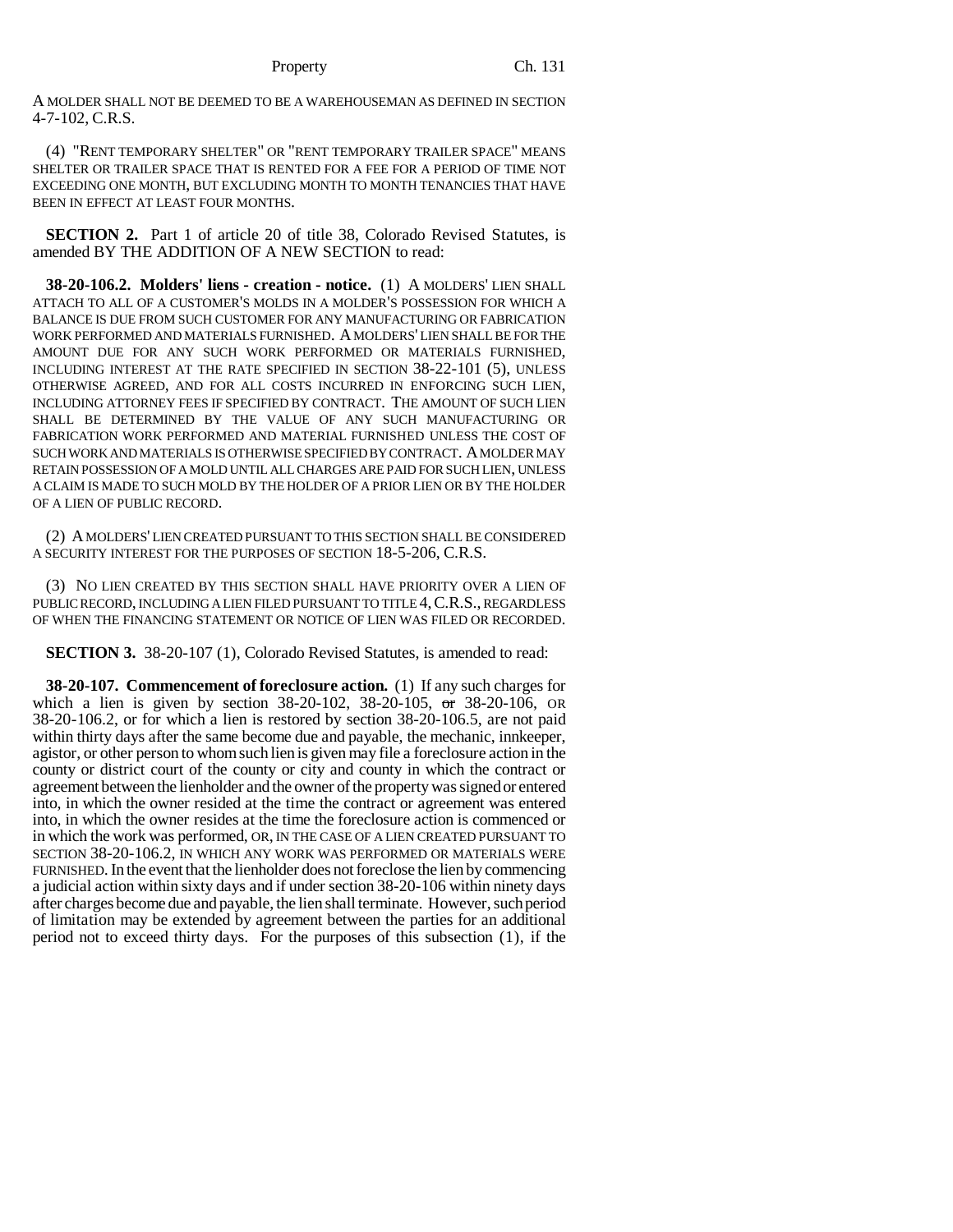contract between the owner and the lienholder provides for installment or continuing payments, installments or continuing payments shall be deemed to be due after default of any installment or payment or at the time the final installment or payment is due and payable at the option of the lienholder.

**SECTION 4.** The introductory portion to 38-20-108 (1) and 38-20-108 (1) (a), Colorado Revised Statutes, are amended, and the said 38-20-108 (1) is further amended BY THE ADDITION OF A NEW PARAGRAPH, to read:

**38-20-108. Foreclosure action - procedure.** (1) In any foreclosure action, the lienholder or his THE LIENHOLDER'S attorney, by complaint, shall show to the court the following:

(a) That the lienholder did perform a specified service for the defendant which entitles him SUCH LIENHOLDER to a lien on personal property owned by the defendant pursuant to the provisions of section  $38-20-102$ ,  $38-20-105$ , or  $38-20-106$ , OR 38-20-106.2;

(g) AN ITEMIZED DESCRIPTION OF THE CHARGES FOR ANY WORK PERFORMED AND MATERIALS FURNISHED, INCLUDING INTEREST AT THE RATE SPECIFIED IN SECTION 38-22-101 (5), UNLESS OTHERWISE AGREED, AND FOR ALL COSTS INCURRED IN ENFORCING SUCH LIEN, INCLUDING ATTORNEY FEES IF SPECIFIED BY CONTRACT IF A LIEN IS CLAIMED UNDER SECTION 38-20-106.2.

**SECTION 5.** 38-20-116, Colorado Revised Statutes, is amended BY THE ADDITION OF A NEW SUBSECTION to read:

**38-20-116. Abandoned property defined - notice of sale.** (3) (a) THE FOLLOWING PROVISIONS SHALL APPLY TO MOLDS, AS DEFINED IN SECTION 38-20-101:

(I) IN THE ABSENCE OF AN AGREEMENT TO THE CONTRARY, A CUSTOMER SHALL HAVE ALL RIGHTS AND TITLE TO ANY MOLD IN THE POSSESSION OF A MOLDER THAT WAS USED TO PERFORM WORK FOR SUCH CUSTOMER; EXCEPT THAT, IF A CUSTOMER HAS NOT CLAIMED POSSESSION OF A MOLD WITHIN THREE YEARS FOLLOWING ITS LAST PRIOR USE, SUCH MOLD SHALL BE PRESUMED TO BE ABANDONED BY THE CUSTOMER AND ALL RIGHTS AND TITLE TO SUCH MOLD SHALL BE TRANSFERRED TO THE MOLDER WHO SHALL DESTROY OR OTHERWISE DISPOSE OF SUCH MOLD AS ABANDONED PROPERTY IN ACCORDANCE WITH THIS SECTION. FOR PURPOSES OF THIS SUBSECTION (3), "WITHIN THREE YEARS FOLLOWING ITS LAST PRIOR USE" MEANS ANY PERIOD FOLLOWING THE LAST PRIOR USE OF THE MOLD AND INCLUDES PERIODS PRECEDING THE EFFECTIVE DATE OF THIS SECTION.

(II) ANY MOLDER WHO DESIRES TO HAVE ALL RIGHTS AND TITLE TO A MOLD SHALL SEND WRITTEN NOTICE TO THE CUSTOMER'S LAST-KNOWN ADDRESS BY REGISTERED OR CERTIFIED MAIL RETURN RECEIPT REQUESTED, SIGNED BY THE ADDRESSEE ONLY. IF THE WRITTEN NOTICE IS RETURNED UNCLAIMED, THE MOLDER SHALL PUBLISH SAID NOTICE AT LEAST ONE DAY IN A NEWSPAPER OF GENERAL CIRCULATION IN THE AREA IN WHICH THE MOLD IS LOCATED. SUCH WRITTEN NOTICE SHALL CLEARLY INDICATE THAT THE MOLDER INTENDS TO TERMINATE THE CUSTOMER'S RIGHTS AND TITLE TO THE MOLD DESCRIBED IN SUCH NOTICE AND SHALL INCLUDE A RECITATION OF THE CUSTOMER'S RIGHTS, AS SET FORTH IN THIS SECTION.